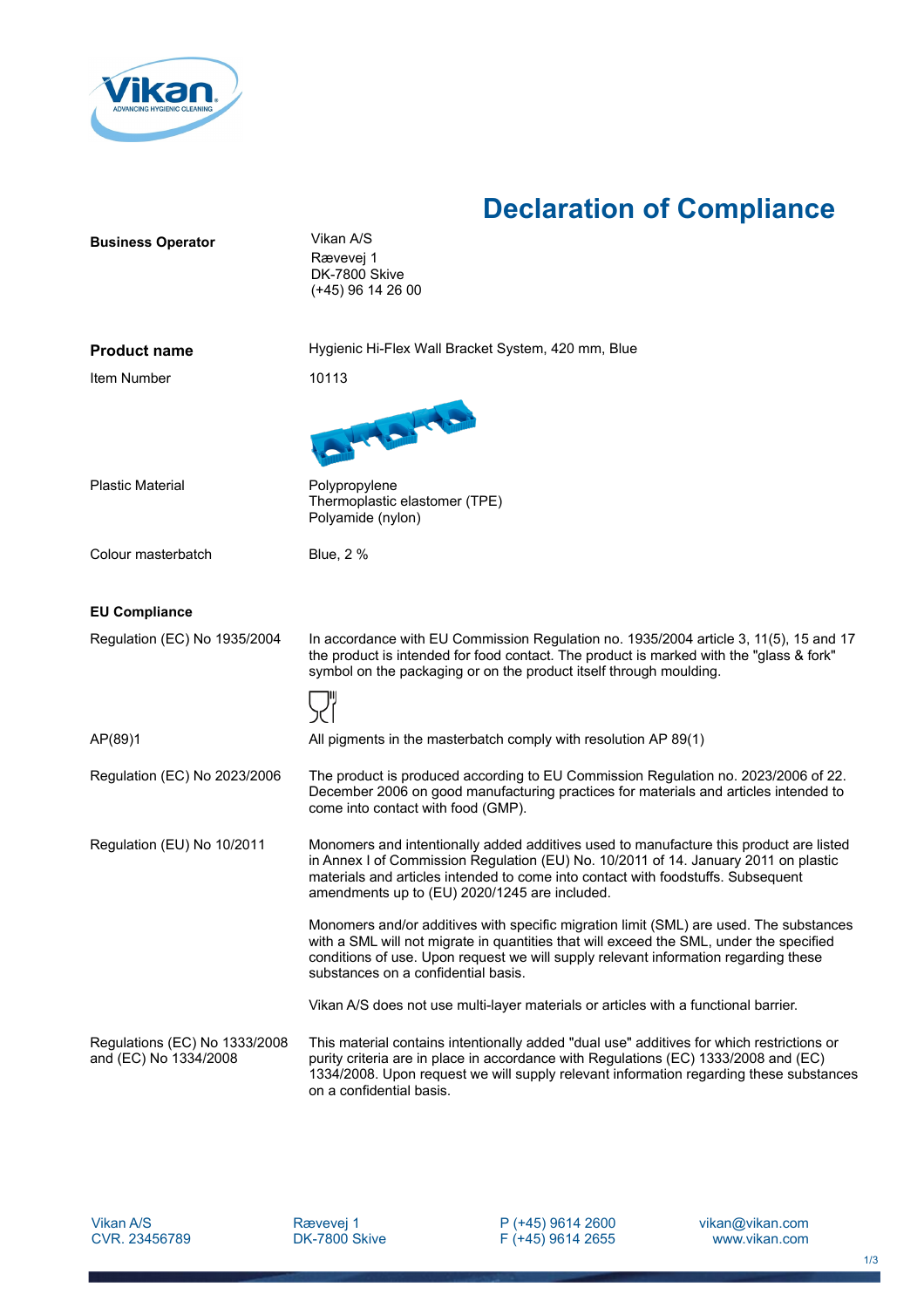

| <b>US FDA Compliance</b>                            | All raw materials in this product are in compliance with FDA (Food and Drug<br>Administration in the USA) 21 CFR parts 170 to 199.                                                                                                                                                                                                                            |
|-----------------------------------------------------|---------------------------------------------------------------------------------------------------------------------------------------------------------------------------------------------------------------------------------------------------------------------------------------------------------------------------------------------------------------|
|                                                     | The polymers and additives complies with FDA 21 CFR part 174, 175, 176, 177, 178,<br>181, 182, 184, or 186. Additives are cleared according to FDA 21 CFR Part 178 (Indirect<br>food additives), are generally recognised as safe (GRAS), are prior-sanctioned food<br>ingredients, or are cleared on basis of regulations for food additives of before 1958. |
| <b>UK Compliance</b>                                | The product complies with The Materials and Articles in Contact with Food (Amendment)<br>(EU Exit) Regulations 2019 No. 704.                                                                                                                                                                                                                                  |
| <b>Danish Compliance</b>                            | The product complies with the Danish consolidation Act no. 681 of 25/05/2020.                                                                                                                                                                                                                                                                                 |
| <b>Migration analysis plastics</b>                  | Samples of the product, or a similar product made from identical plastic material, have<br>been tested for overall migration according to the test conditions specified in (EU)<br>10/2011, and the article comply with the overall migration limit of 10 mg/dm <sup>2</sup> or 60 mg/kg.                                                                     |
|                                                     | Test conditions for overall migration were OM0 (30 min at 40 °C)                                                                                                                                                                                                                                                                                              |
|                                                     | Food simulants used for overall migration were 50 % ethanol (simulant D1) and 3 %<br>acetic acid (simulant B).                                                                                                                                                                                                                                                |
|                                                     | Compliance with specific migration limits, and other restrictions, has been documented<br>through testing, calculation or simulation.                                                                                                                                                                                                                         |
| Max ratio of food contact surface<br>area to volume | The ratio of food contact surface area to volume that has been used to determine the<br>compliance of the product:                                                                                                                                                                                                                                            |
|                                                     | 2.1 $dm^2/100$ ml                                                                                                                                                                                                                                                                                                                                             |
| <b>Food contact types</b>                           | The product is suitable for contact with the following types of food under the intended and<br>foreseeable conditions of use:                                                                                                                                                                                                                                 |
|                                                     | Aqueous<br>l٧                                                                                                                                                                                                                                                                                                                                                 |
|                                                     | Acidic                                                                                                                                                                                                                                                                                                                                                        |
|                                                     | Alcoholic<br>$\blacktriangledown$                                                                                                                                                                                                                                                                                                                             |
|                                                     | Fatty                                                                                                                                                                                                                                                                                                                                                         |
|                                                     | Dry                                                                                                                                                                                                                                                                                                                                                           |
| Food contact usage time and<br>temperature          | Any food contact conditions up to 40 °C for 30 min.                                                                                                                                                                                                                                                                                                           |
| Non-food contact usage<br>temperature               | Minimum temperature: 0 °C<br>Maximum temperature: 80 °C                                                                                                                                                                                                                                                                                                       |
|                                                     |                                                                                                                                                                                                                                                                                                                                                               |

P (+45) 9614 2600 F (+45) 9614 2655 vikan@vikan.com www.vikan.com